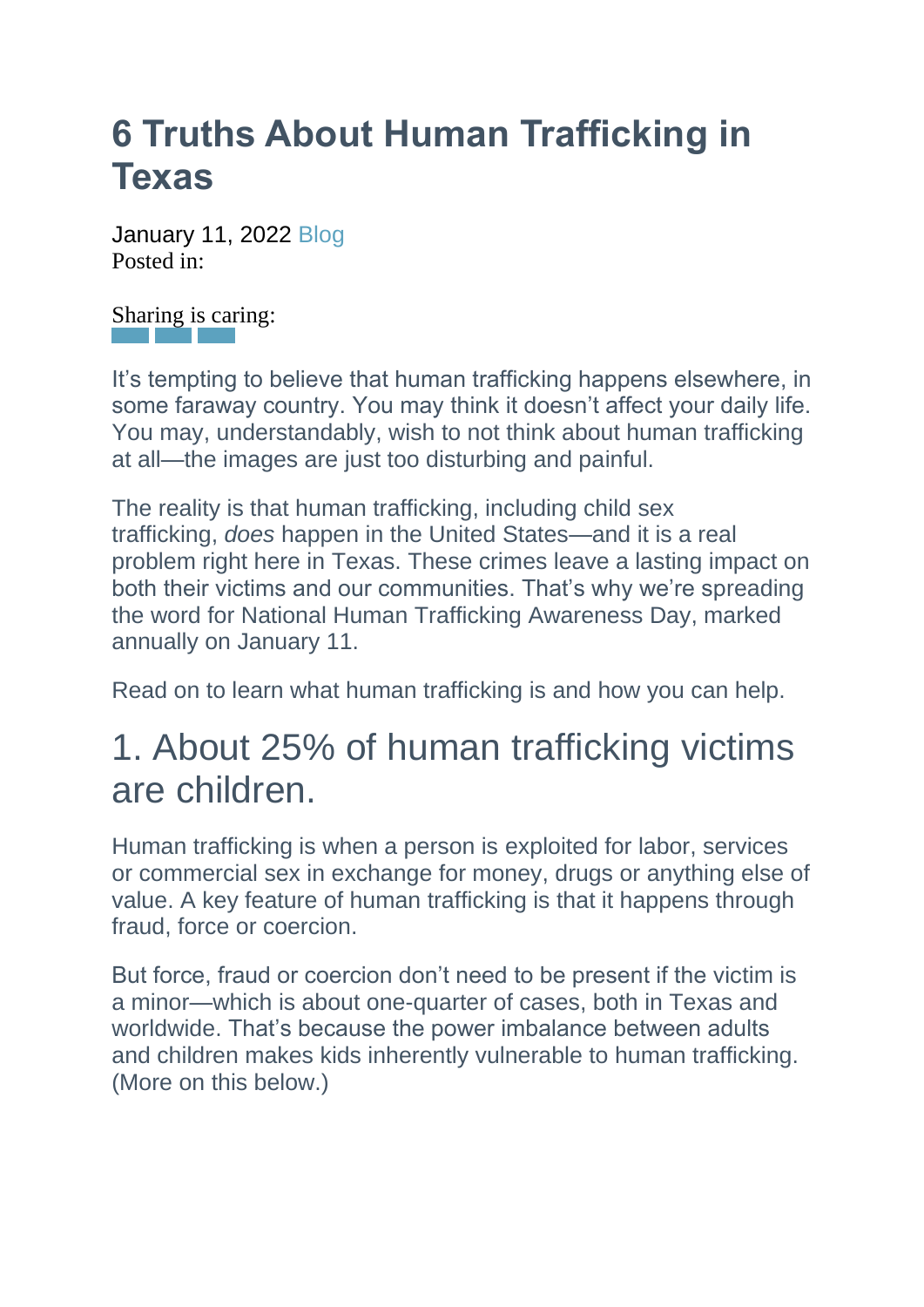# 2. Texas ranks second in the nation for reported cases of human trafficking.

In 2020, a total of 987 human trafficking cases in Texas were reported to the National Human Trafficking Hotline, the secondmost of any U.S. state (after California).

But this is a fraction of the actual number of cases. By definition, human trafficking is difficult to detect and therefore difficult to measure. Researchers at the University of Texas School of Social Work estimate that, at any given time, 313,000 people are being trafficked in Texas. That includes 79,000 children and youth who are victims of sex trafficking and 234,00 adults who are victims of labor trafficking.

In Texas, human trafficking is believed to be highest within the "Texas Triangle" that connects the Houston, San Antonio and Dallas-Fort Worth metro areas, as well as in the lower Rio Grande Valley.

#### 3. Child sex trafficking builds upon past trauma.

Human trafficking can happen to anyone—but some people are more at risk because, at its core, trafficking is about exploiting vulnerable people. Children and youth may be more susceptible to sex trafficking if they:

- Have a history of sexual or physical abuse.
- Are people of color or from indigenous communities.
- Are part of the LGBTQ+ community.
- Have experienced poverty or homelessness.
- Have a parent or caregiver with a history of substance use.
- Have been in the child welfare system, including foster care.
- Are an undocumented immigrant.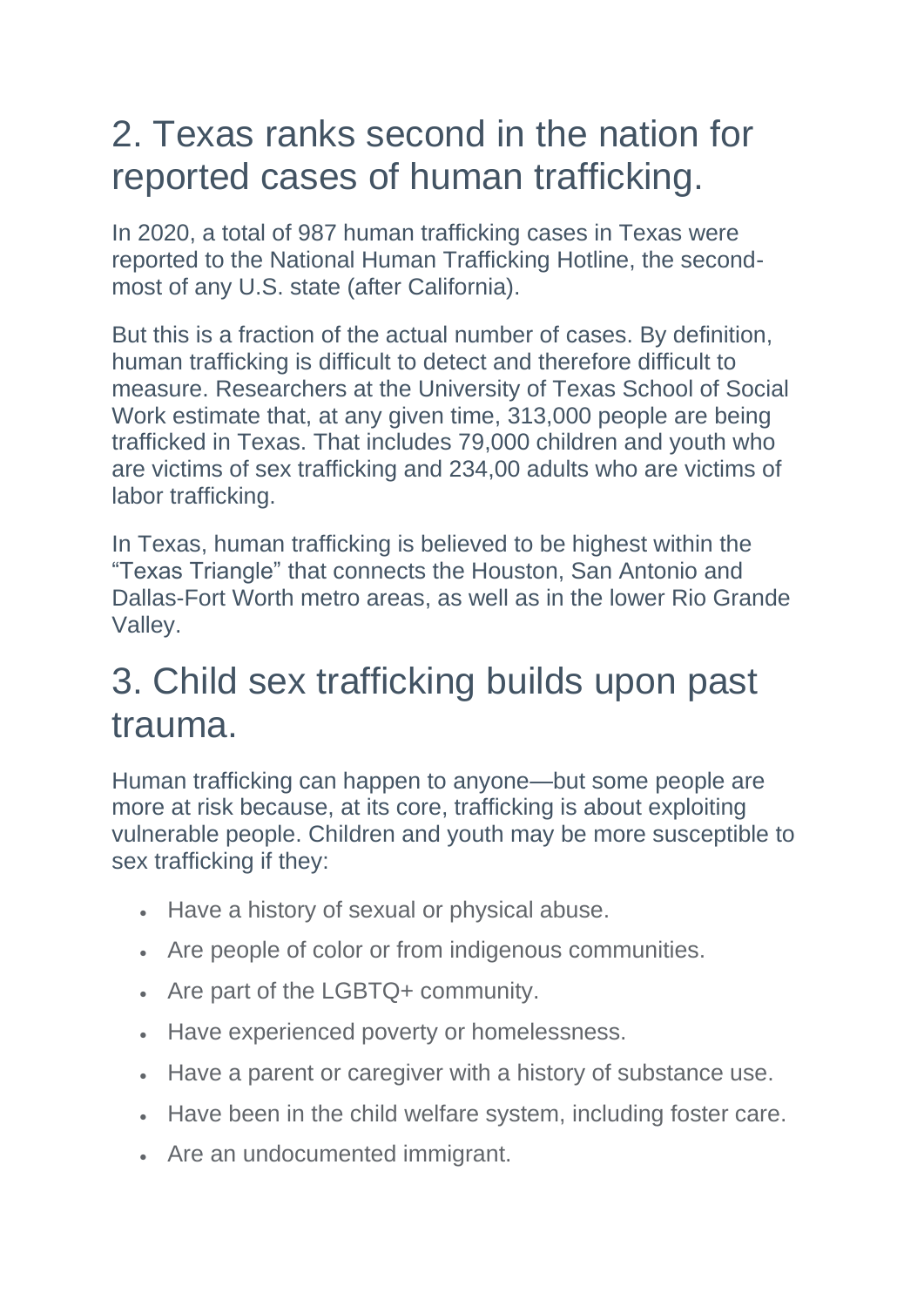Sex traffickers groom their victims by providing what's missing from that person's life, such as attention, money, food or a place to sleep. Over time, the victim becomes dependent on their trafficker to provide these things. This manipulation can prevent victims from leaving or seeking help.

And while girls and young women are more likely to be targets of sex trafficking, it can happen to males too. According to the human rights organization [Love146,](https://love146.org/) 15% of U.S. survivors in their care have been boys or youth who identify as non-binary.

# 4. The perpetrators aren't always strangers.

Sad as it is, sex traffickers are often someone the victim knows, loves and trusts. It can be a neighbor, religious leader, troop leader, even a family member. In these cases, close proximity gives the perpetrator regular access to their victim and makes it easy to avoid detection.

# 5. Child sex trafficking often happens (or starts) online.

Online platforms have made it far easier for strangers to gain access to children. According to the Houston-based organization United Against Human Trafficking, 55% of victims of U.S. sex trafficking aged 7 to 11 are recruited through social media apps and websites. Online sex trafficking is increasingly the norm; it's estimated that fewer than 10% of cases happen by kidnapping.

From there, the internet becomes a way for perpetrators to communicate with their victims, and for sexual content to be advertised, bought and sold. This is how sex trafficking can happen in plain sight. Children and youth may continue to lead a seemingly normal life—getting good grades at school, participating in extracurricular activities and so on—while being forced to engage in sexual activity online.